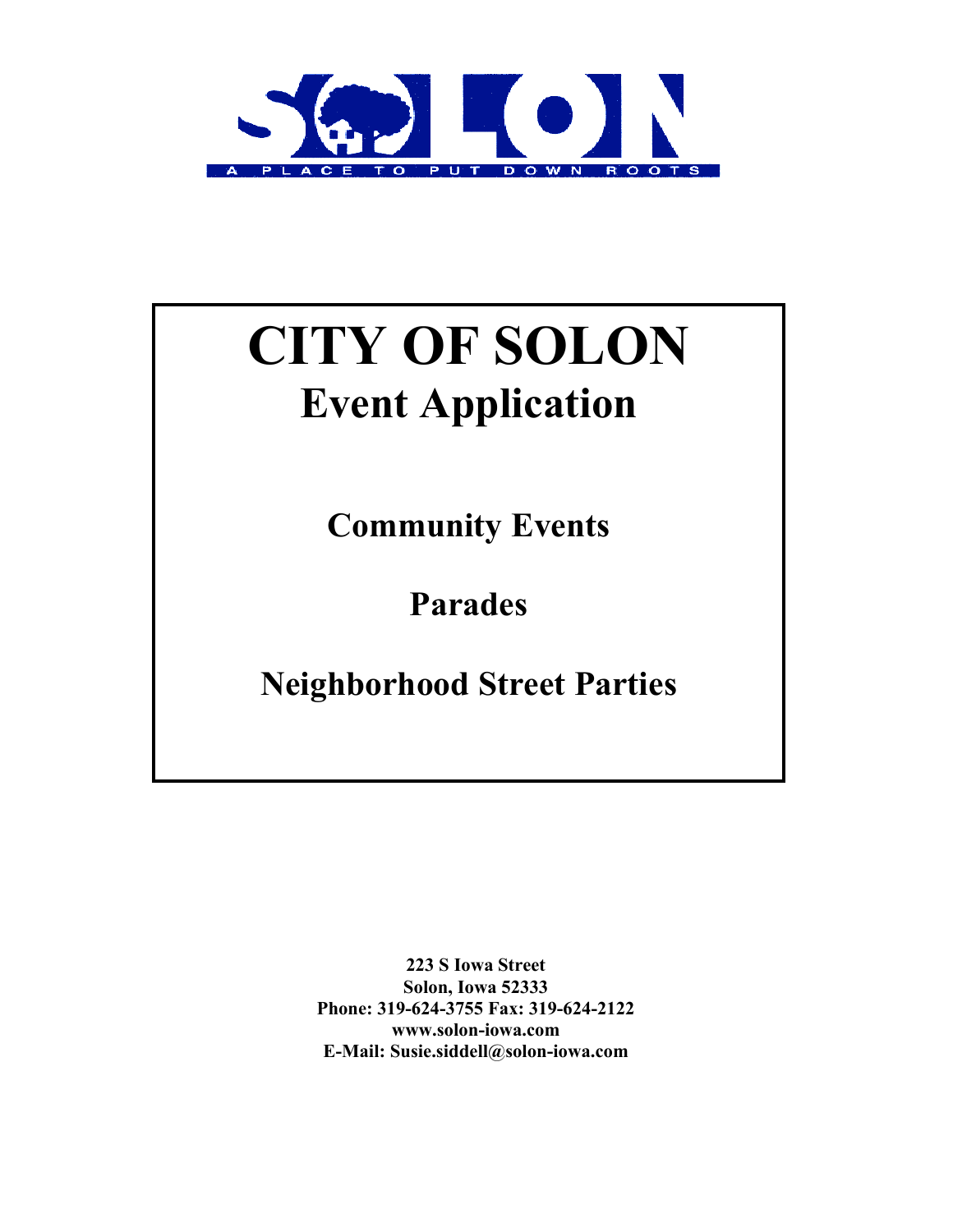Dear Event Organizer:

Thank you for your interest in planning and holding an event in Solon. Through neighborhood activities and public events a sense of community and pride is developed. Public events are also a means to stimulate our local economy.

The following pages provide key information for a safe, fun and successful event.

Please take time to read the information application form thoroughly and feel free to contact City Hall at 319-624-3755 or email Susie.siddell@solon-iowa.com with questions.

We appreciate your time and interest in planning an event whether for your neighborhood or the entire Corridor region. A well-planned event translates to a successful activity that benefits both neighborhoods and the entire community.

## *General Event Information*

- Applications are reviewed by the City Administrator and Public Works Department, and as necessary, the Solon Fire Department and Johnson County Sheriff's Department.
- All applications will be approved or denied by the Solon City Council.
- There is an application fee of \$10 that must accompany your request. The City Council shall assess an additional event fee, determined on a case by case basis, for use of City property and resources, including reimbursement for any staff time or other expense that is incurred in the preparation/cleanup for the event. Non-profit groups within the city limits of Solon are exempt from the initial application fee. Contact the City Office to determine your eligibility.
- Applications need to be received no later than 60 days prior to your event. If received less than 60 days prior to the event, staff will deny the application. It may be appealed to the City Council.
- All applications will need to complete a map showing street/lane closures, location of barriers/barricades, stages, platforms, parking, etc. If the event involves a moving route, indicate direction of travel
- If Main Street is blocked-off, south bound traffic on Highway 1 should be able to turn west on Short Street, and east bound traffic on Main should be able to turn north or south on West Street.
- If the Main Street and one block in each direction are blocked-off, be sure plans include barricades one block north and south of Main Street on Iowa and Dubuque.
- Vendors are expected to park vehicles off of Main Street once their booths/trailers have been set up – applicants will need to complete a map (B) showing parking of vehicles
- Always be sensitive to neighbors and area businesses when interrupting normal traffic flow.
- You will receive communication after the request has been to council unless there are questions regarding your application.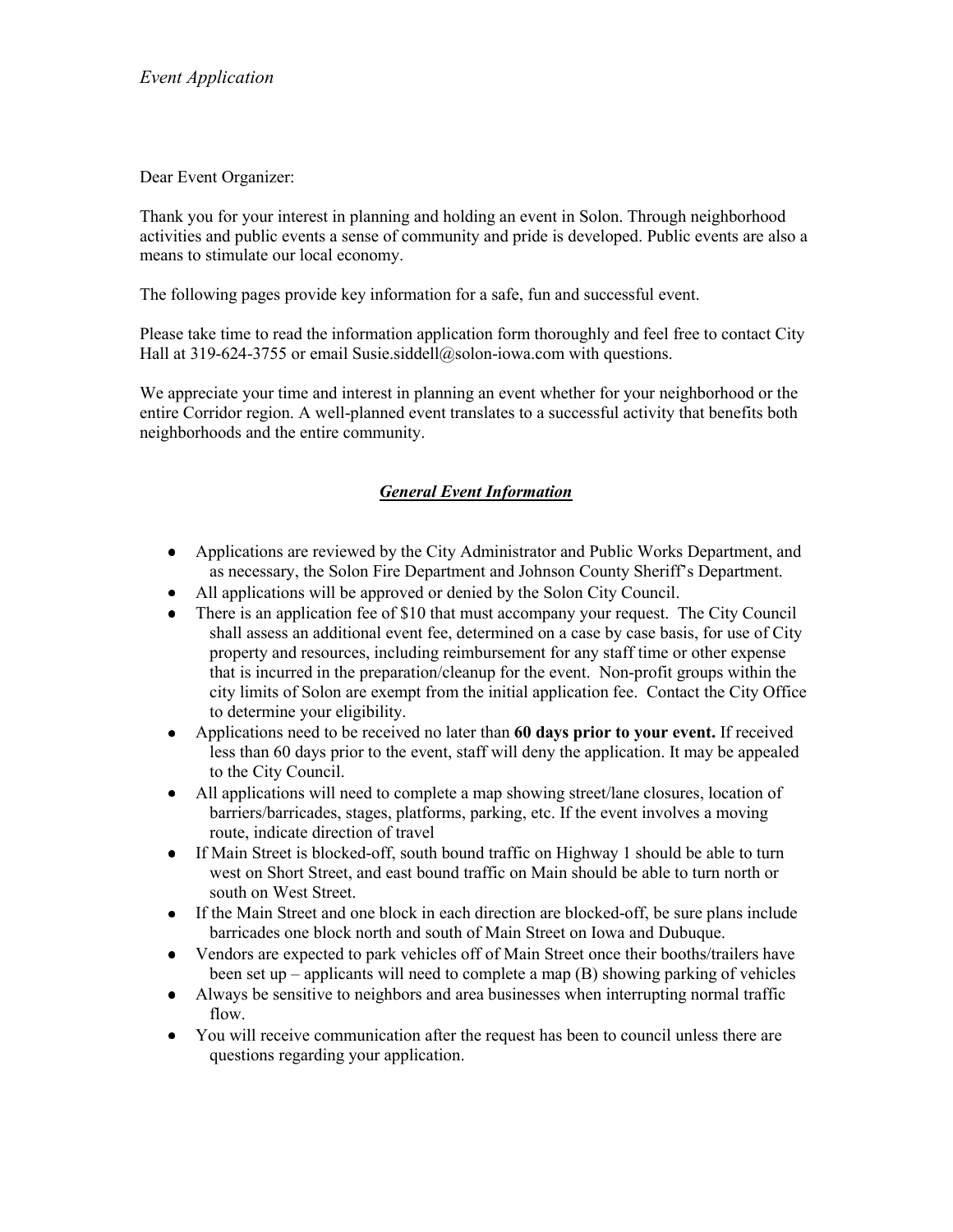*2010 Event Application*

| <b>Event Name:</b>         |  |
|----------------------------|--|
| <b>Date/Time of Event:</b> |  |
| <b>Location of Event:</b>  |  |
| <b>Event Sponsor(s):</b>   |  |

Brief Explanation of Event and Activities to be Held: \_\_\_\_\_\_\_\_\_\_\_\_\_\_\_\_\_\_\_\_\_\_\_\_\_\_

| <b>Contact Information:</b>    |                      |              |                                                                              |                                          |  |  |
|--------------------------------|----------------------|--------------|------------------------------------------------------------------------------|------------------------------------------|--|--|
|                                | Organization:        |              |                                                                              |                                          |  |  |
|                                | <b>Contact Name:</b> |              |                                                                              |                                          |  |  |
|                                | Address:             |              |                                                                              |                                          |  |  |
|                                | Telephone Number     |              |                                                                              |                                          |  |  |
|                                | Cell Phone Number    |              |                                                                              |                                          |  |  |
|                                | Fax Number           |              |                                                                              |                                          |  |  |
|                                | E-mail Address       |              |                                                                              |                                          |  |  |
|                                | Today's Date:        |              |                                                                              |                                          |  |  |
|                                |                      |              |                                                                              |                                          |  |  |
| <b>Anticipated Attendance:</b> |                      |              |                                                                              |                                          |  |  |
|                                | Per Day              |              | Total<br>$\frac{1}{2}$ and $\frac{1}{2}$ and $\frac{1}{2}$ and $\frac{1}{2}$ |                                          |  |  |
| <b>Event Information:</b>      |                      |              |                                                                              |                                          |  |  |
|                                | <b>Setup Begins</b>  | Date: $\_\_$ | $Time$ <sub>_______</sub>                                                    | Day of Week                              |  |  |
|                                | <b>Event Starts</b>  | Date: $\_\_$ | $Time$ <sub>______</sub>                                                     | Day of Week $\_\_\_\_\_\_\_\_\_\_\_\_\_$ |  |  |
|                                | <b>Event Ends</b>    | Date:        | $Time$ <sub>_______</sub>                                                    | Day of Week                              |  |  |
|                                | Dismantle            | Date:        | Time                                                                         | Day of Week                              |  |  |

## Please Provide the Following:

1. The following shall be placed on the attached map  $(A)$  for Main Street area events (if event is held in any other area a similar map must be provided):

- a. An outline of the event site including the names of streets or areas that are part of the venue and the surrounding area. If the event involves a moving route of any kind (such as a parade), indicate the direction of travel, including the starting location and ending destination.
- b. Any street or lane closures.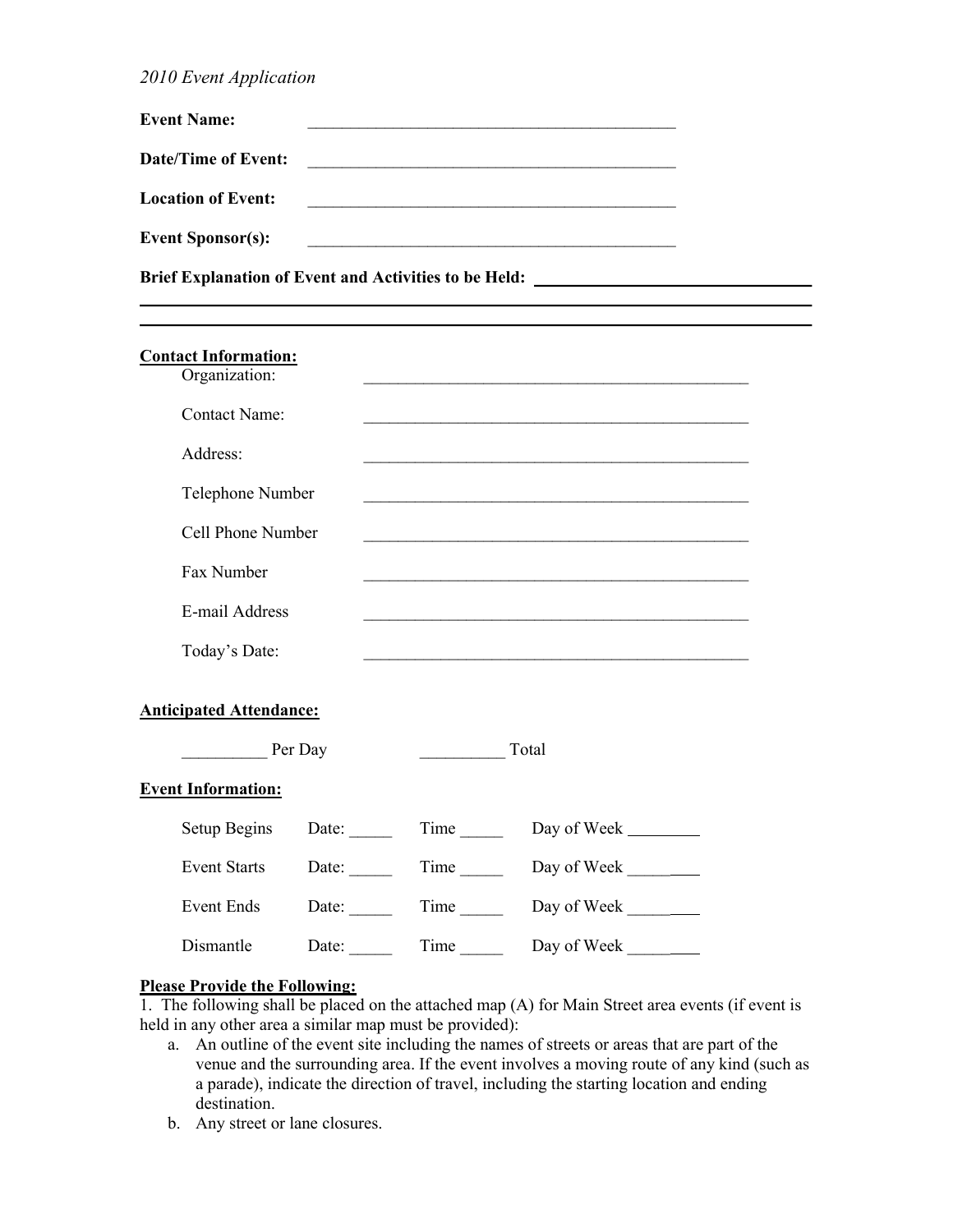- c. The location of barriers or barricades. Setup and tear down of barriers and/or barricades will be the responsibility of event organizers
- d. The location of first-aid facilities
- e. The locations of all stages, platforms, booths, cooking areas, trash containers, etc.
- f. Generator locations and/or source of electricity. Contact Solon Public Works Department for electric information  $- (319)$  624-3622.
- g. Placement of vehicles or trailers used for the event.
- h. Placement of portable toilets/restroom facilities.
- i. Locations of all other event activities.
- 2. Vendors are expected to park vehicles off of Main Street once booths/trailers have been set up – please show anticipated parking locations - place on attached map (B).

## Narrative:

Please describe what streets you are planning to close:

Please describe your safety plan including crowd control. Attach additional sheets if necessary. Solon city staff and contract employees will review your safety plans to determine if safety is adequate. In reviewing the application, they will be looking at anticipated crowd size, demographics, entertainment, and alcohol, prior history with this event or similar events and other criteria.

Please describe your emergency/medical plan, including your communication procedures. Attach additional sheets if necessary.

Please describe your plan for cleanup and removal of recyclable goods and garbage during and after your event.

*Thank you for your interest in holding a neighborhood/community event!*

City of Solon 223 S Iowa Street Solon, Iowa 52333 Phone: 319-624-3755 Fax: 319-624-2122 E-Mail: Susie.siddell@solon-iowa.com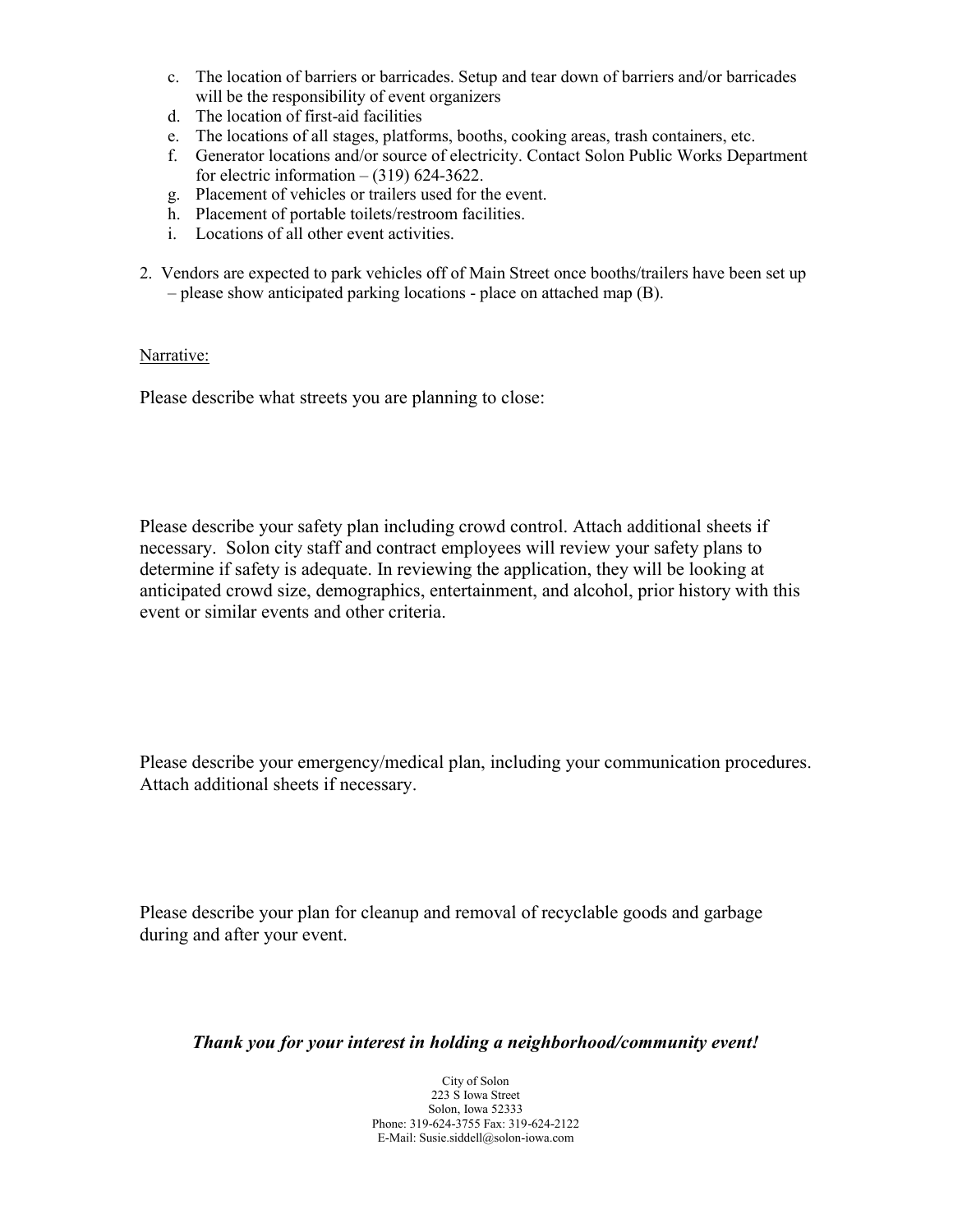